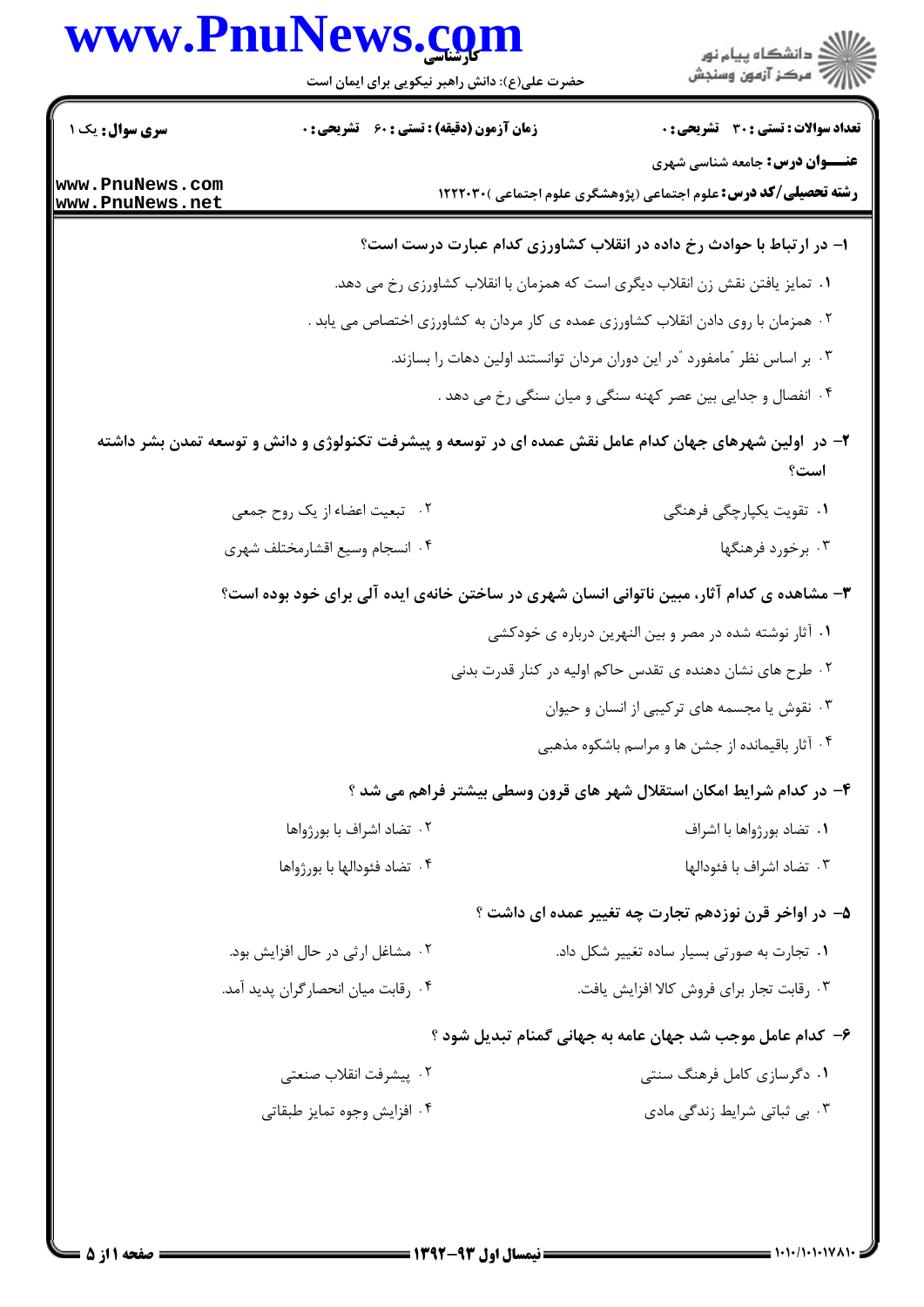## www.PnuNews.com



حضرت علی(ع): دانش راهبر نیکویی برای ایمان است

| <b>سری سوال : ۱ یک</b>             | <b>زمان آزمون (دقیقه) : تستی : 60 ٪ تشریحی : 0</b>                                                        |               | <b>تعداد سوالات : تستی : 30 ٪ تشریحی : 0</b>                                        |
|------------------------------------|-----------------------------------------------------------------------------------------------------------|---------------|-------------------------------------------------------------------------------------|
|                                    |                                                                                                           |               | <b>عنـــوان درس:</b> جامعه شناسی شهری                                               |
| www.PnuNews.com<br>www.PnuNews.net |                                                                                                           |               | <b>رشته تحصیلی/کد درس:</b> علوم اجتماعی (پژوهشگری علوم اجتماعی )۲۲۲۰۳۰              |
|                                    |                                                                                                           |               | ۷- "شی سروری کالا "ویژگی بارز نیمه ی دوم قرن نوزدهم است. مقصود از آن چیست؟          |
|                                    |                                                                                                           |               | ۰۱ کالاهای تولید شده از طریق تبلیغات واجد معانی فردی و خصوصی نیز می شدند.           |
|                                    |                                                                                                           |               | ٠٢ با پيدايش تبليغات ،كالاها معاني موجود را تحت الشعاع خود قرار مي دهند.            |
|                                    |                                                                                                           |               | ۰۳ تنوع و ثبات قیمت ها کالا را تبدیل به افسانه ای مرموز می کرد.                     |
|                                    |                                                                                                           |               | ۰۴ با ناپدید شدن خرده فروش ها و افزایش مصرف کنندگان کالا معنایی جدید می یابد.       |
|                                    |                                                                                                           |               | ۸- اصل ً گرایش به اجتماع ویرانگر آدر عقیده ی ریچارد سنت به چه چیز اشاره دارد ؟      |
|                                    | ۰۱ میل تعلق به اجتماع است که به شکل گیری و رشد محیط عامه در زندگی شهری امروز مربوط می شود.                |               |                                                                                     |
|                                    | ۰۲ گروه هایی که با توسل به یک اجتماع تخیلی ، فقدان یک اجتماع زنده را برای خود متجلی می کنند.              |               |                                                                                     |
|                                    | ۰۳ گروه هایی که به مخالفت با شکل گیری گرایش های عقلانی مدرن مانند  نژاد یا قوم در جهان امروز تمایل دارند. |               |                                                                                     |
|                                    |                                                                                                           |               | ۰۴ برقراری ارتباط بوسیله ی ارتباطات در دنیای جدید جای خود را به جهان عامه داده است. |
|                                    | ۹- در اواخر قرن نوزدهم اولین گروهی که خارج شهر را برای زندگی انتخاب می کنند چه کسانی هستند ؟چرا؟          |               |                                                                                     |
|                                    |                                                                                                           |               | ۰۱ حاشیه نشینان /به دلیل عدم توان تامین مسکن در شهرهای بزرگ                         |
|                                    |                                                                                                           |               | ۰۲ حاشیه نشینان /برای نزدیک شدن به مراکز صنعتی شهرهای بزرگ                          |
|                                    |                                                                                                           |               | ۰۳ مرفهان شهری/به منظور ایجاد کارخانه ها در نزدیکی معادن و منابع                    |
|                                    |                                                                                                           |               | ۰۴ مرفهان شهری/ به دلیل گریز از فضای نامطلوب درون شهر                               |
|                                    | ∙ا−  تغییر در وسایل ارتباطی و پیشرفت تکنولوژیکی، وابستگی صنعت را به کدام عامل کاهش داد؟                   |               |                                                                                     |
| ۰۴ حمل و نقل                       | ۰۳ موادخام                                                                                                | ۰۲ فضای صنعتی | ۰۱ نیروی ماهر انسانی                                                                |
|                                    | 11- گاتمن کدام اصطلاح را برای اشاره به توسعه و تحول مناطق شمال شرقی آمریکا به کار برد؟                    |               |                                                                                     |
| ۰۴ شهرک های صنعتی                  | ۰۳ شهرک های اقماری                                                                                        | ۰۲ کلان شهر   | ۰۱ مادر شهر                                                                         |
|                                    | ۱۲- به زعم گیدنز، با رشد سرمایه داری، شهر به سه شکل تغییر می کند . اولین شکل تغییرشهر به عقیده ی او چیست؟ |               |                                                                                     |
|                                    | ۰۲ دگرگون شدن روابط سیاسی، اقتصادی و اجتماعی                                                              |               | ۰۱ پیدایش اشکال جدید مسکن و بازار و کار                                             |
|                                    | ۰۴ انتقال قدرت از شهر به دولت ملي                                                                         |               | ۰۳ رشد سرمایه داری و تغییر شکل اجتماعی شهر                                          |
|                                    |                                                                                                           |               | ۱۳- کستلز نهادهای اصلی و مهم آینده را چگونه معرفی می کند؟                           |
|                                    | ۰۲ موسسات توسعه یافته در چارچوب فضا                                                                       |               | ٠١. نهادهاي فرامليتي بدون تعلق مكاني                                                |
|                                    | ۰۴ دولت هایی با منبع قدرت اطلاعاتی وسیع                                                                   |               | ۰۳ واحدهای مولد اطلاعات و ارتباطات                                                  |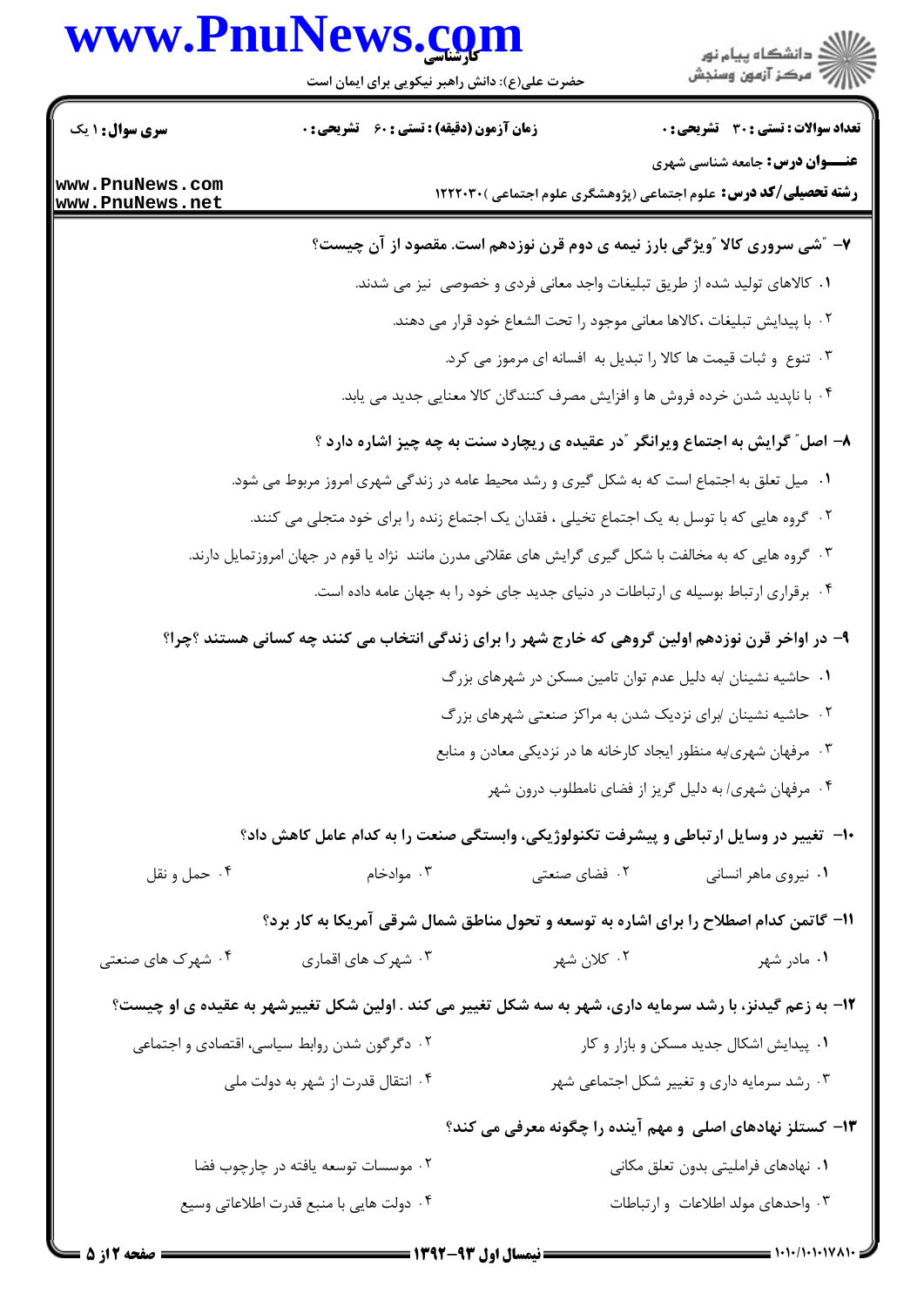## www.PnuNews.com

**سری سوال : ۱ یک** 

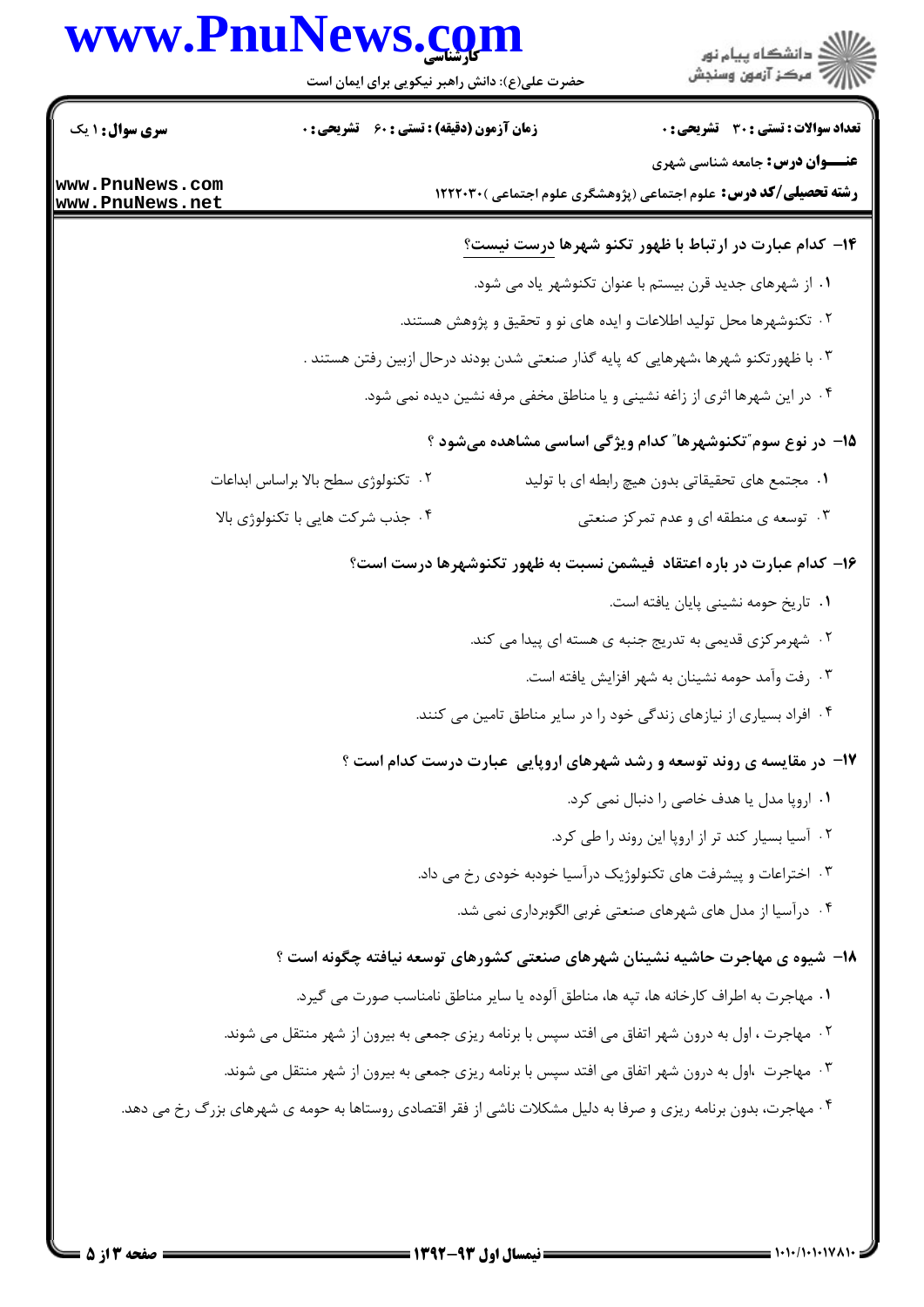| www.PnuNews.com                    | حضرت علی(ع): دانش راهبر نیکویی برای ایمان است                                                                              | ِ<br>∭ دانشڪاه پيام نور<br>∭ مرڪز آزمون وسنڊش                                                                   |  |
|------------------------------------|----------------------------------------------------------------------------------------------------------------------------|-----------------------------------------------------------------------------------------------------------------|--|
| <b>سری سوال : ۱ یک</b>             | <b>زمان آزمون (دقیقه) : تستی : 60 ٪ تشریحی : 0</b>                                                                         | <b>تعداد سوالات : تستی : 30 ٪ تشریحی : 0</b>                                                                    |  |
| www.PnuNews.com<br>www.PnuNews.net |                                                                                                                            | <b>عنـــوان درس:</b> جامعه شناسی شهری<br><b>رشته تحصیلی/کد درس:</b> علوم اجتماعی (پژوهشگری علوم اجتماعی )۲۲۲۰۳۰ |  |
|                                    |                                                                                                                            | ۱۹- "لوید" زاغه های کشورهای توسعه نیافته را چه می نامد؟                                                         |  |
|                                    | ۰۲ زاغه های امید                                                                                                           | ۰۱ سکونت گاه های موقتی                                                                                          |  |
|                                    | ۰۴ زاغه های حاشیه ای                                                                                                       | ۰۳ پناهگاه افراد کجرو                                                                                           |  |
|                                    |                                                                                                                            | +۲- کدام عبارت در ارتباط با وضعیت شهرها در ایران قبل از مدرنیته درست می باشد؟                                   |  |
|                                    | ۰۲ شکل گیری شهر به سبک شهرهای جدید اروپایی                                                                                 | ٠١. تمايل حكومت مركزي به كنترل جامعه ي شهري                                                                     |  |
|                                    | ۰۴ تقویت و فعال شدن جامعه ی مدنی                                                                                           | ۰۳ تبدیل شهر به یک واحد خودفرمان                                                                                |  |
|                                    |                                                                                                                            | <b>۲۱</b> - روابط ایران و امریکا از چه زمانی و با کدام زمینه ها آغاز گردید؟                                     |  |
|                                    | ۰۲ با روی کار آمدن رضا شاه –احداث راه آهن                                                                                  | ٠١ با روى كار أمدن رضا شاه- معدن يابي                                                                           |  |
|                                    | ۰۴ از زمان محمد شاه – آموزش و بهداشت                                                                                       | ۰۳ از زمان ناصرالدین شاه – معدن یابی                                                                            |  |
|                                    |                                                                                                                            | <b>۲۲</b> - خصلت شهری شدن در ایران در آغاز حکومت رضا شاه چه بود؟                                                |  |
|                                    | ۲. افزایش نقش تولیدی شهرها                                                                                                 | ۰۱ توسعه ی تجارت و رشد صنعت مادر                                                                                |  |
|                                    | ۰۴ رشد نابرابر توسعه ی نابرابر                                                                                             | ۰۳ کاهش اهمیت روستاها در تولید                                                                                  |  |
|                                    |                                                                                                                            | ۲۳- سیاست های تمرکز زدایی در تهران، این شهر را با چه پیامدهایی روبرو ساخته بود؟                                 |  |
|                                    | ۰۲ گسترش هسته ی شهر تهران                                                                                                  | ٠١ اضمحلال مناطق زاغه نشين                                                                                      |  |
|                                    | ۴. تبدیل برخی زاغه ها به هسته ی شهر                                                                                        | ۰۳ اضمحلال مناطق درونی شهر                                                                                      |  |
|                                    | <b>۳۴</b> - کدام یک از موارد زیر را <u>نمی توان</u> جز نقطه نظر مارکس و انگلس در باره ی سرمایه داری غربی و شهری شدن دانست؟ |                                                                                                                 |  |
|                                    |                                                                                                                            | ۰۱ از توسعه ی سرمایه داری و تاثیر آن برشهرخشنود بودند.                                                          |  |
|                                    |                                                                                                                            | ۰۲ شهری شدن گامی در جهت انقلاب است.                                                                             |  |
|                                    |                                                                                                                            | ۰۳ درشهرامکان پیدایش روابط جدید پدید می آید.                                                                    |  |
|                                    |                                                                                                                            | ۰۴ شهر مکانی است که می تواند آگاهی طبقه ی کارگر را افزایش دهد.                                                  |  |
|                                    |                                                                                                                            | ۲۵- وبر مهم ترین وجه تمایز شهر را چه میداند؟                                                                    |  |
|                                    | ۰۲ دربار و قانون نسبتامستقل                                                                                                | ٠١ تسلط نسبي روابط تجاري                                                                                        |  |
|                                    | ۰۴ تشکیلات سازمانی شهری                                                                                                    | ۰۳ استقلال نسبی و خودفرمانی                                                                                     |  |